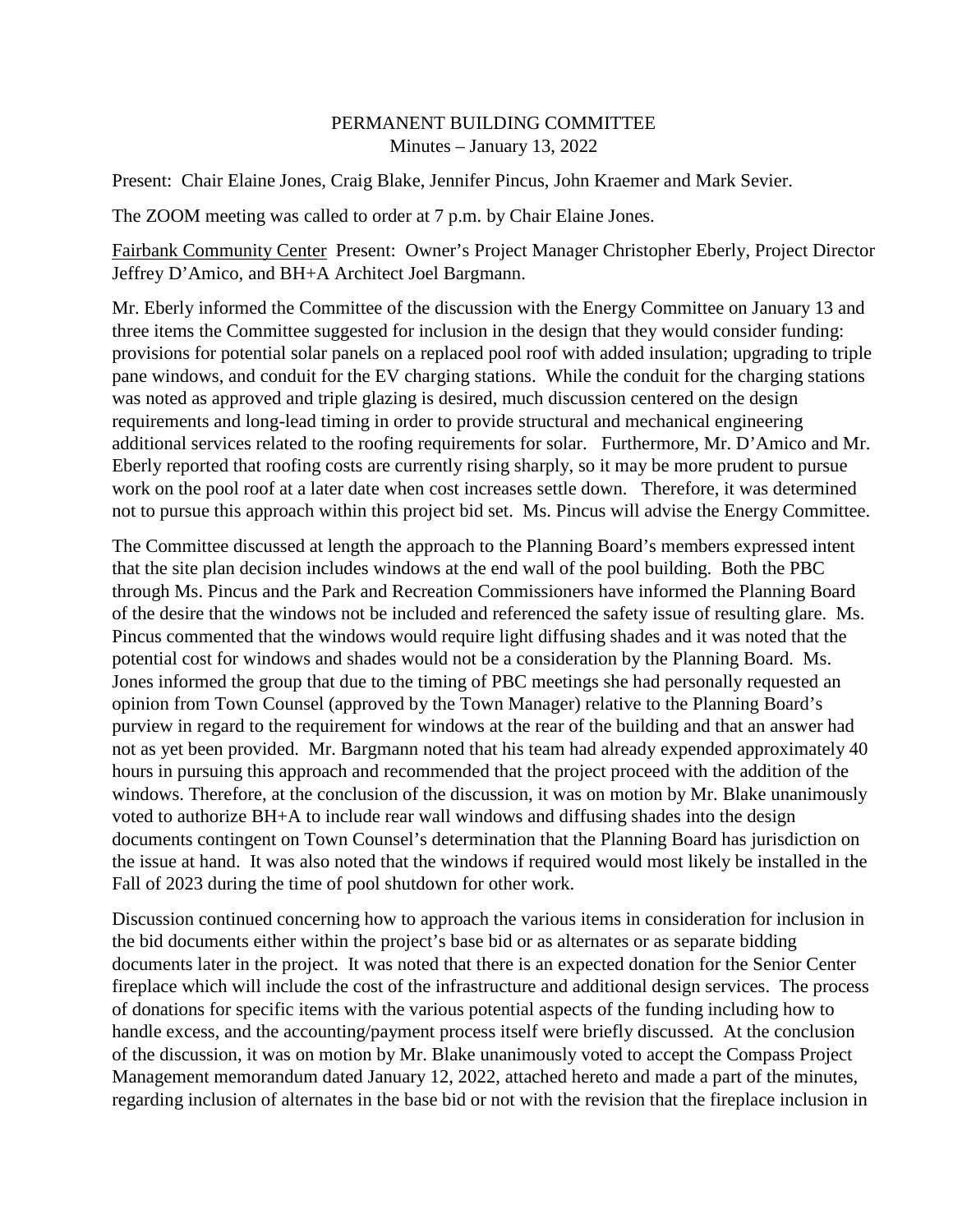Permanent Building Committee Minutes – January 13, 2022 Page 2

the base bid is subject to an agreement for additional funding from the Friends of the Senior Citizens organization.

Aspects of the project which are not to be included in the construction documents include Technology and FF&E inclusive of kitchen equipment (except the hood, which requires mechanical coordination and installation, and provisions for the freezer), both of which will be bid separately later in the project. Since there is currently a budget shortfall of \$400,000 for these items, the timing of these separate bids would allow a time period in which additional funding could be obtained including the possibility of a Fall Town Meeting should the spring Town Meeting articles fail. It was noted that some funding for kitchen equipment is also being explored from other sources. The project construction documents will include the mechanical systems in relation to the kitchen exhaust hood.

Mr. D'Amico informed the members that the drawing review set is expected to be available on January 27 with a mid-February estimate. These would be followed by 95% construction documents on or about February 23 with bid set completion expected on March 9, 2022 .

Mr. Eberly provided a brief update on the alternate plan developed for the pool changing rooms which he believed to be a good compromise solution and one which is achievable. He also reported that Park & Recreation Director Dennis Mannone has suggested removal of the bathing suit water extractor and associated plumbing which is not desired. This will also provide cost savings. Bench sizes were also desired to be increased in size by Park and Rec Commission Chair Mara Huston. When BH+A has made a few changes to the plan it will be provided to the Commission on Disability and in the meantime Ms. Pincus will advise the COD of the status. Within that section of the building, Mr. Barletta noted that the use of the Facilities storage closet in the hallway has been changed and has created a problem which he will address with BH+A Architect Rachel Young.

An extensive discussion took place concerning the removal of the Water District water main from the Fairbank property and the inclusion of the abatement and demolition of the line estimated at \$109,200 included in base bid. Mr. Blake suggested the inclusion of the cutting and capping of the main on both Hudson and Fairbank as part of our project with the Water District to do construction at a later time for Hudson Rd. portion. After a prior discussion with the Water District, Mr. Eberly reported that the initial thought is to request that the PBC approve the engineering by the Water District's consultant at a price of \$24,800 to be paid under the Town's project funds (design contingency) in order to bring forth a design and a cost estimate which will enable the Water District to bid and conduct oversight over the project. The schedule would then be discussed with the Town and Water District. Mr. Blake presented other possible scenarios relating to the schedule and the work to be performed by the parties including his preference for the Water District to do all the site work. This can be further discussed in meetings with the Water District. Upon the conclusion of the discussion it was on motion by Mr. Blake unanimously voted to accept the proposal by Environmental Partners for the design of the water main from Babe Ruth Dr.to Fairbank Rd. in an amount not to exceed \$24,800 to be expended from the Town's owner's project contingency.

Select Board Chair Jennifer Roberts inquired whether the cost estimate has been confirmed for the Select Board's upcoming decisions on priority inclusion for use of ARPA funds. The sum of \$400,000 had been set forth for potential funding if applicable for ARPA in the request solicited by